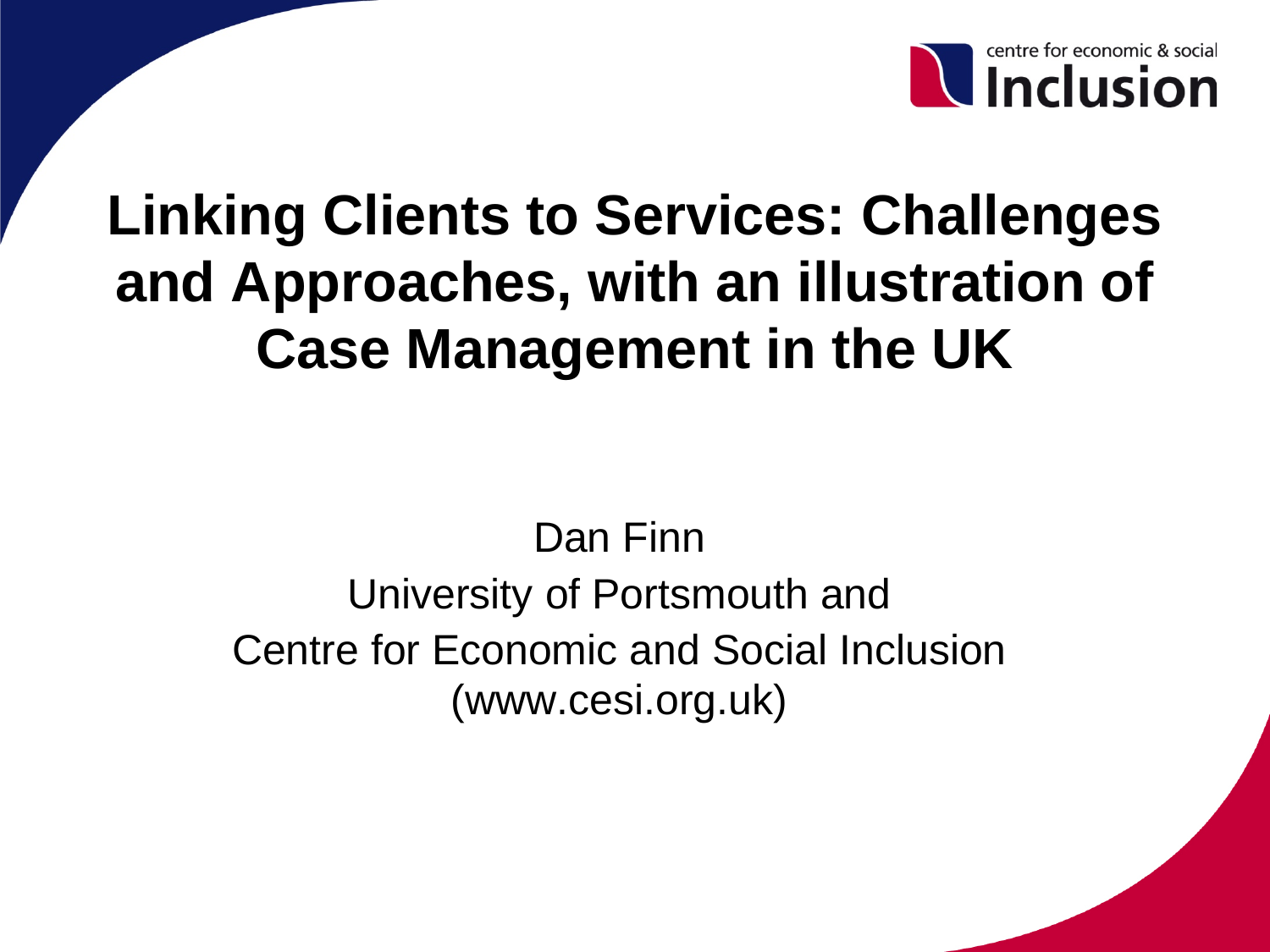

### **Context: Activation reforms**

- Changes to *benefit requirements* to reinforce job search obligations and activity (redesigning sanctions, activity requirements and sometimes changing the name given to the cash payment)
- *Extending job search and employment related requirements* to previously inactive (people with health/disabilities; lone parents; spouses/partners)
- *Active measures*  job search support, ALMPs
- Policies to *make work pay* and *make work possible*
- Employment-focused reforms to the *delivery system*, including better coordination/integration of PES, benefit/insurance agencies, and municipalities and benefit payment
- Increased *competition* for PES *and* traditional providers of labor market programs:
	- liberalization of private employment agencies
	- contracting out delivery of PES advice/placement activities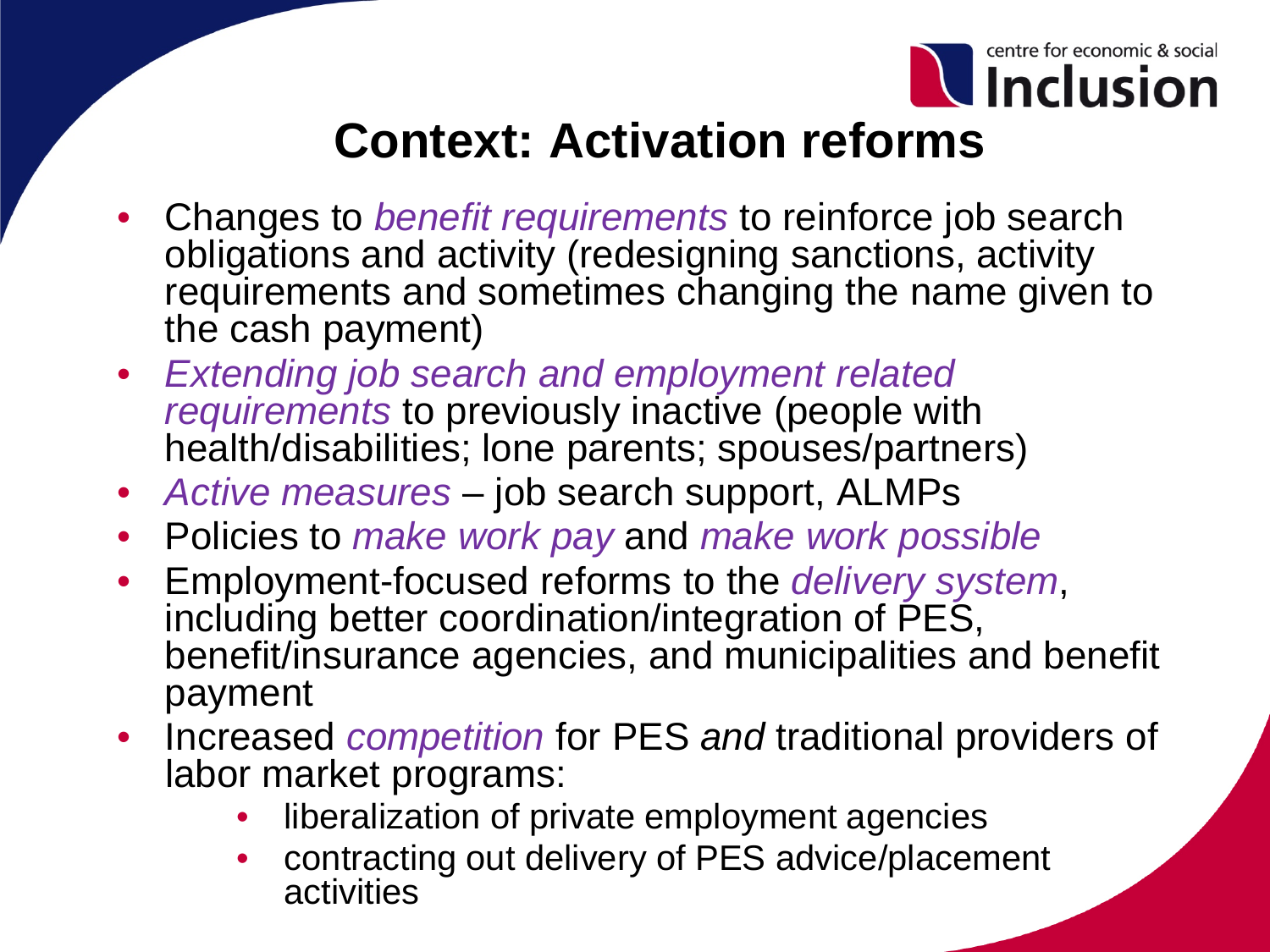

### **'Reaching the client': Case Managers**

- *'Reaching the client'* involves both the
	- organisation, location and delivery of services (e.g., balance between remote and face-to-face delivery; outreach), and
	- getting service users to engage in job search and employment, even though they may not see this as their priority.
- A critical factor in delivery and 'reaching clients' has involved reshaping the character, intensity and sequencing of front line interactions, including in particular the introduction of:
	- Employment-focused *'Individual Action Plans'*;
	- *Regular Interviews* (though frequency varies);
	- *Case Managers*
- These front line workers have been given the complex task of providing assistance, referrals to jobs, programs and other services whilst also enforcing obligations (significant role of '*street level bureaucrats*' in implementation and their use of administrative discretion)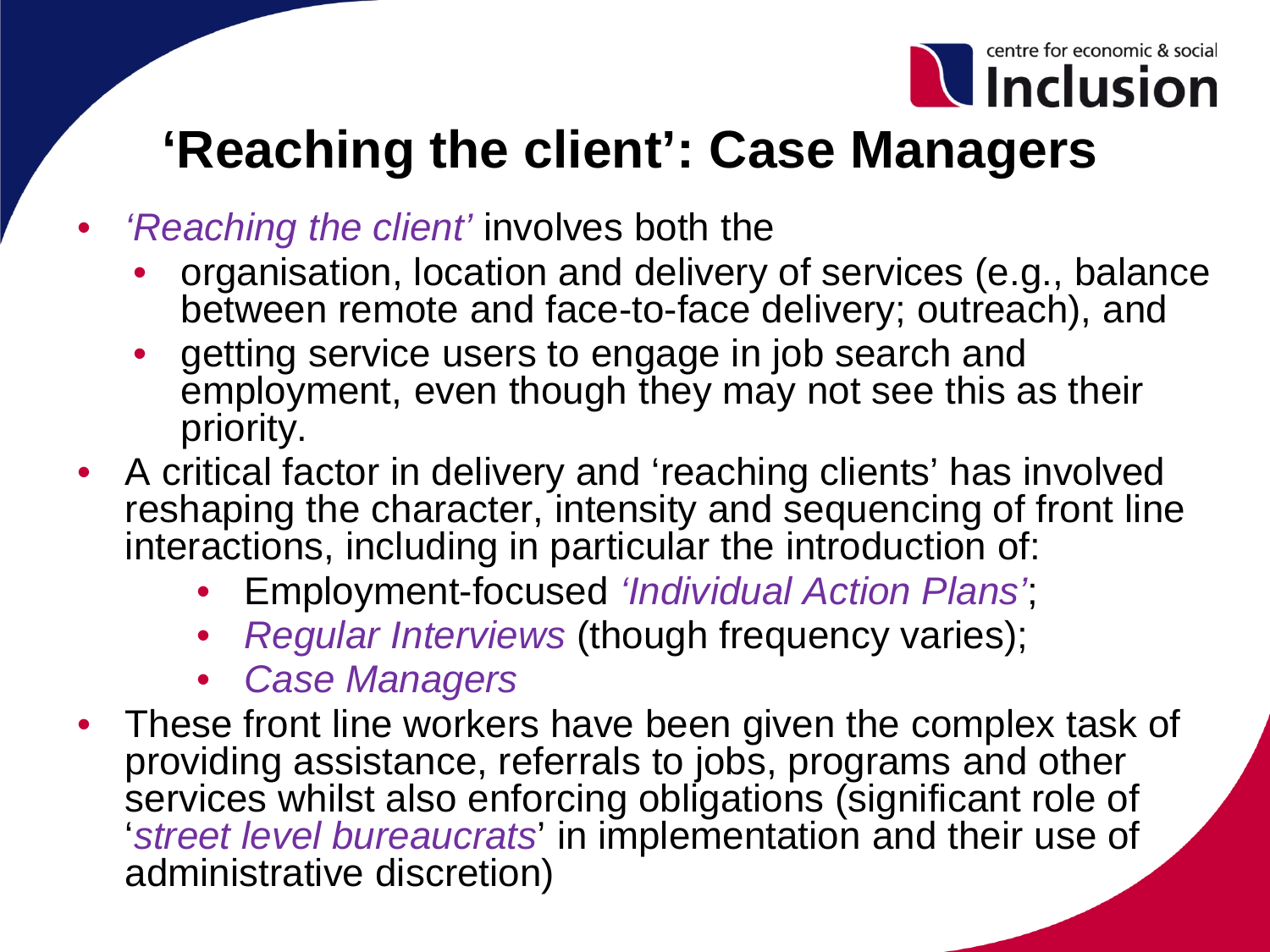

### **Delivering Activation in Britain**

- Britain has a mixed public-private delivery system, with public system delivering high-volume, low cost services, alongside more intensive advisory services with contracted providers delivering job search support and working with harder-to-place groups (increasingly paid on basis of job outcomes).
- *Jobcentre Plus* (JCP) integrated PES, benefit assessment and delivery in 2001. Service delivery comprises:
	- *Telephone contact centres* for benefit information, claims, and employer vacancies
	- *'E-channels'* for vacancy search and placement, CV bank, employer direct services, benefit information, inquiries and claims
	- *Face-to-face advisory service* delivering *work focused interviews*, with the intensity of job search/activity regime varying according to benefit status and duration on benefit (minimal profiling – 'RAG' system)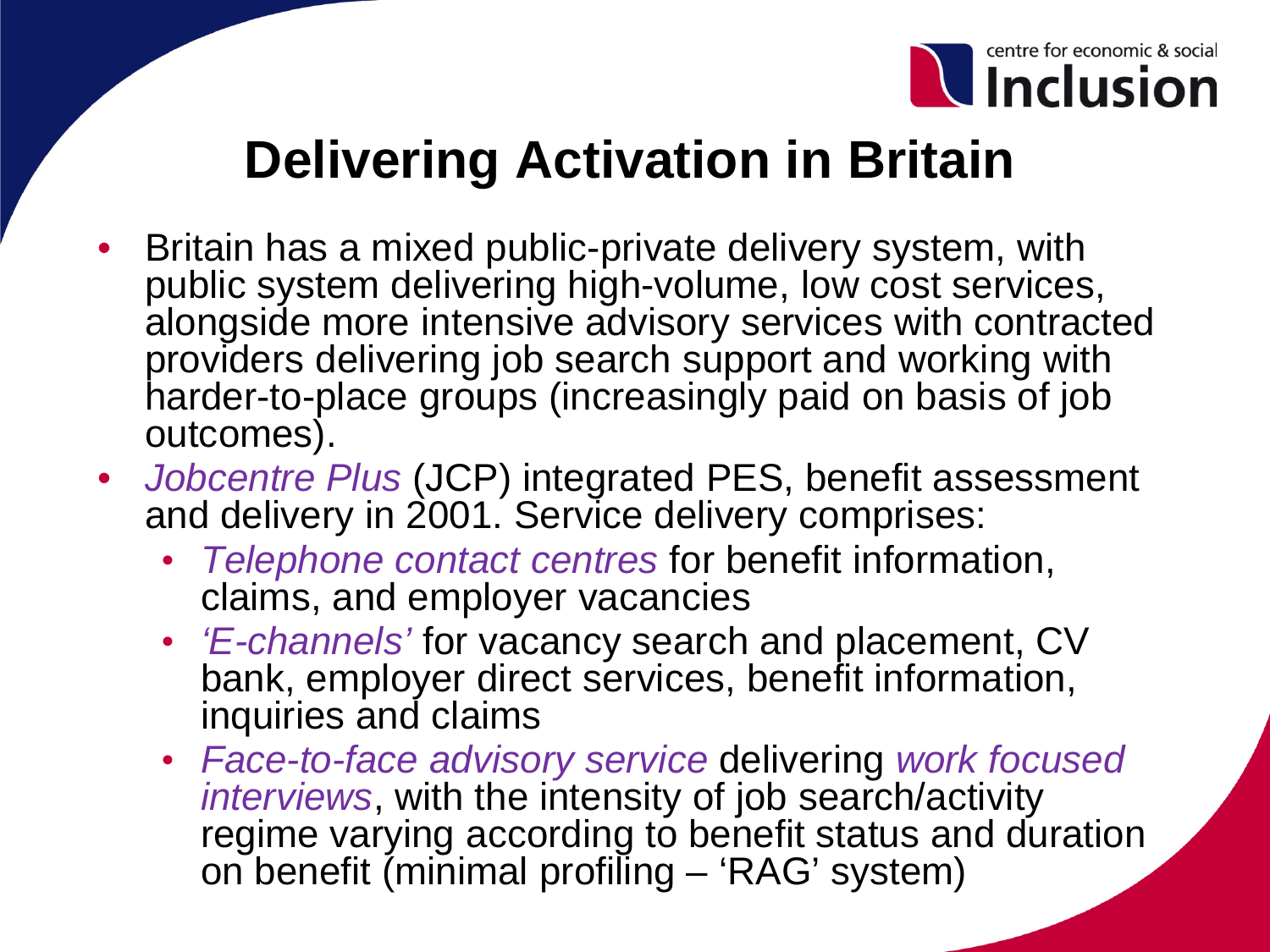

### **Jobcentre Plus, Jobseekers Allowance Regime and Work Programme**

### **Jobcentre Plus Prime Providers**

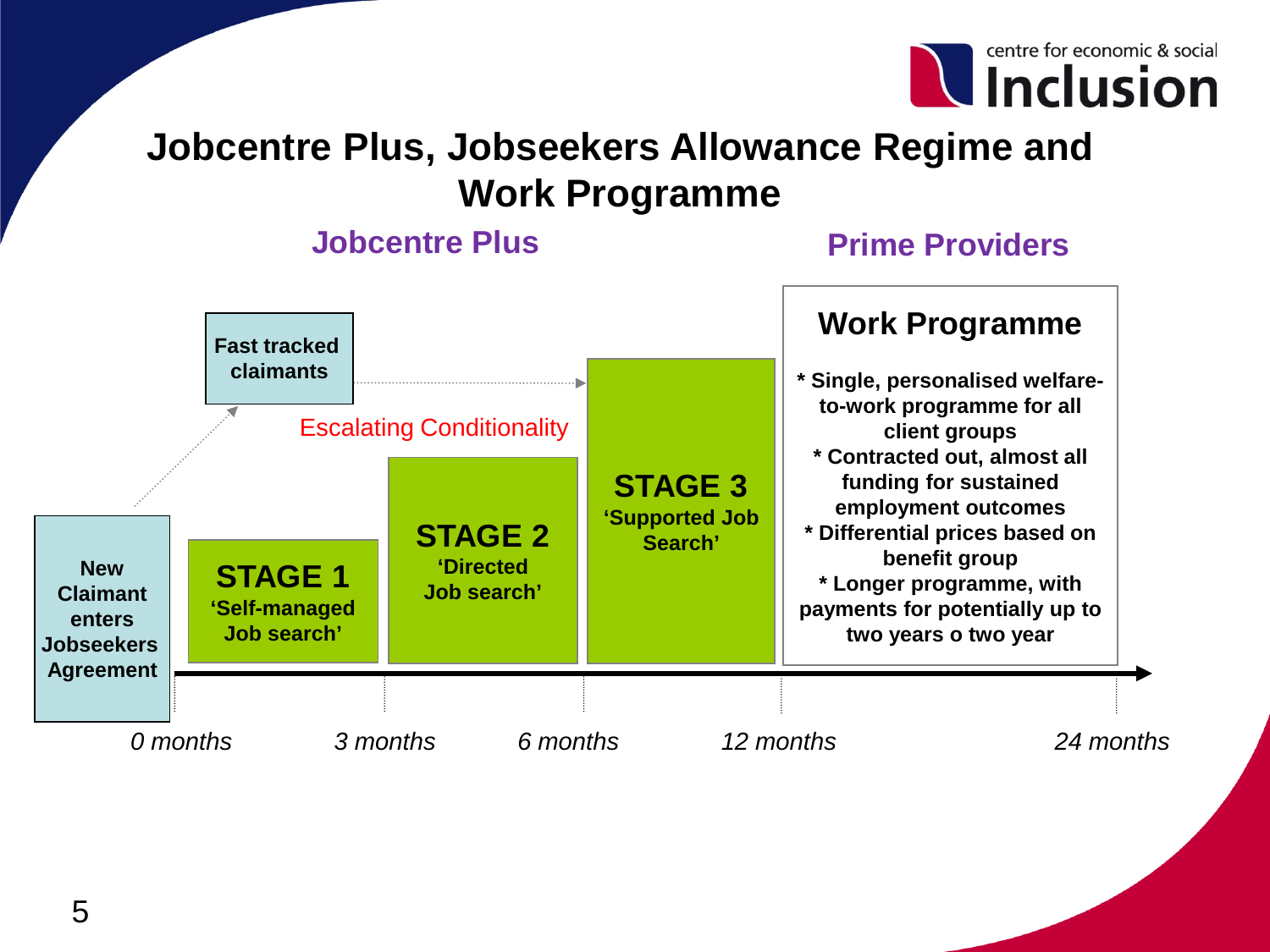

## **British research on PAs**

- Two types. Qualitative and quantitative studies that seek to identify:
	- the effects that PAs have in improving service quality and/or outcomes; and
	- those front line practices which may be more effective.
- Findings from such studies show:
	- Activity of PAs is associated with greater numbers leaving benefits and entering employment.
	- PAs have a positive impact by raising service users confidence, equipping them with improved job-seeking skills and assisting with job applications.
	- Individual capabilities and attitudes of PAs and techniques they use have an important impact on effectiveness of interventions.
- Much of the qualitative evidence supporting this is retrospective (interviews/focus groups), with little direct research involving observation/analysis of how PAs interact with clients at front line and exercise informal discretion.
- There are also small scale independent studies of PAs as 'street level bureaucrats', variously analyzing 'implementation gaps' and how policy reforms are mediated through the local strategies and work cultures of front line staff.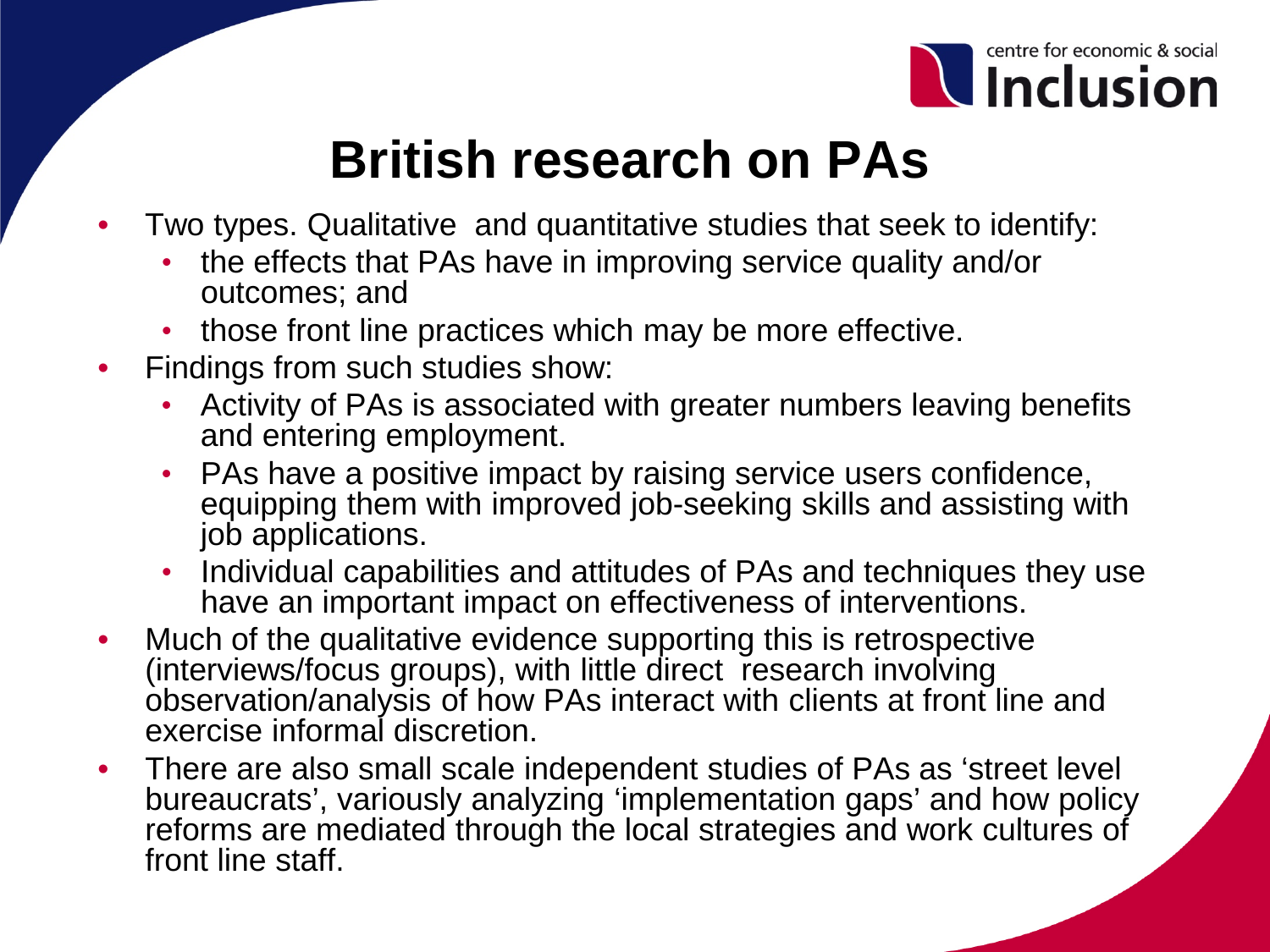

### **Personal Advisers in the UK**

- In 2006 JCP estimated to employ 9,300 PAs who:
	- undertook10.8 million WFIs, about 200,000 a week;
	- each PA conducted about 28 interviews per week with an average active caseload of 30-40 (interviews lasted 20-60 minutes);
	- Just over half PA time (52%) was spent in interviewing rest in training, performance monitoring, completing paperwork, missed appointments, etc.
- Subsequent research in 2008 estimated that there were some 20,000 PAs in Britain delivering employment related services for DWP (an underestimate).
- Much variation in the resources and status of PAs, the ways in which they are employed, job titles, autonomy, and in their caseloads and the frequency and nature of contact they have with service users.
- Varied backgrounds but PAs trained in and use psychologically derived models of motivation and intervention frameworks, but also rely on intuition, informal workplace socialization, training and professional expertise when dealing with clients.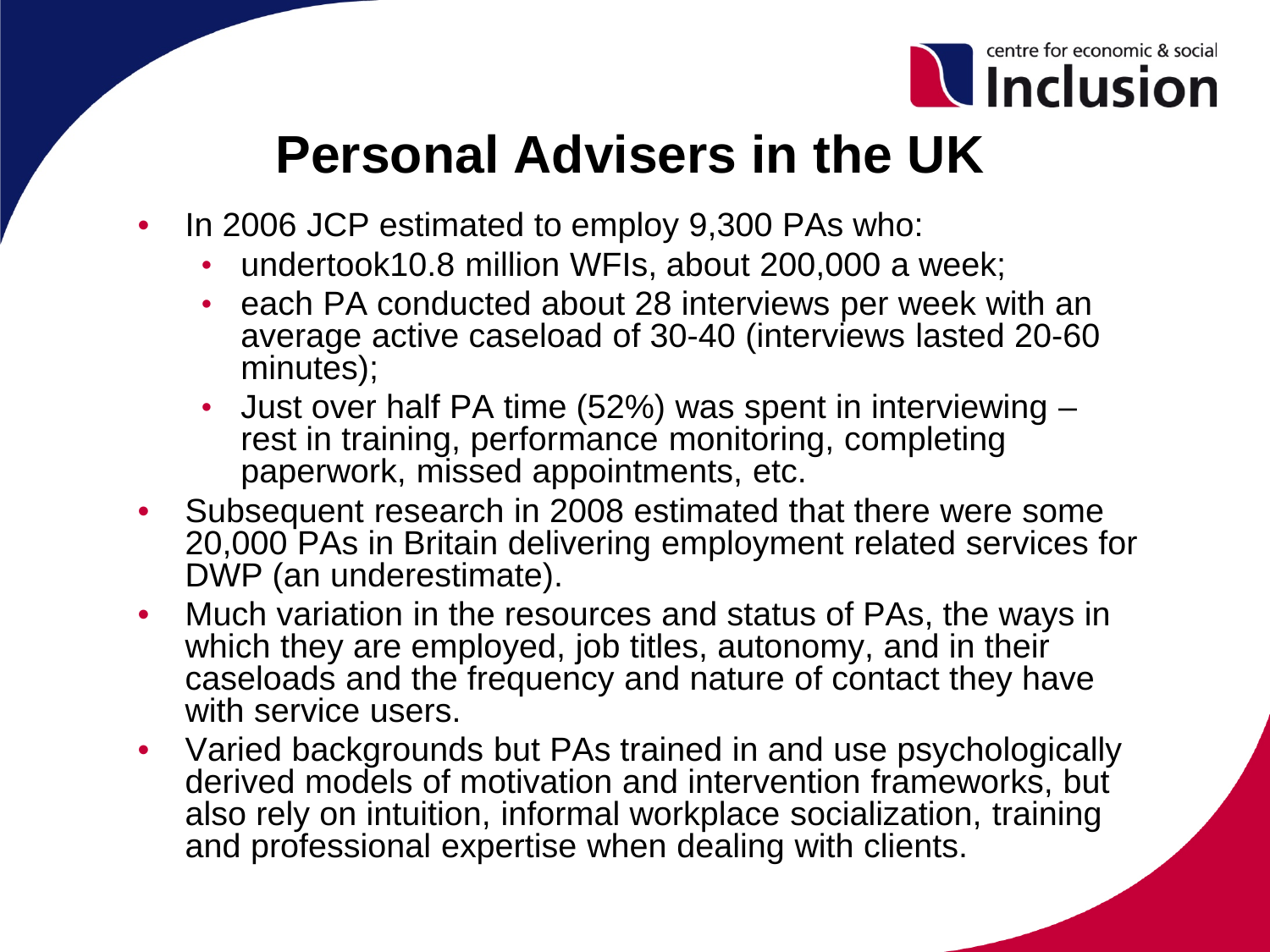

## **What do PAs do?**

- The core generic functions of PAs involve:
	- assessment of a client's circumstances and needs;
	- planning the range of support or assistance needed;
	- meeting regularly and monitoring a client's job search activity, engagement and progress;
	- linking the client with necessary external services; and
	- achievement of an employment outcome (though variation about 'distance travelled' and first or better job).
- Main difference between public/private was role PAs played in 'policing' the benefit system/sanctions, with variable tension between 'enabling' and 'policing' roles.
- A number of strategies commonly used by PAs, including:
	- 'rapport building and contracting';
	- 'challenging'; and
	- 'selective case loading' (positive/negative 'parking').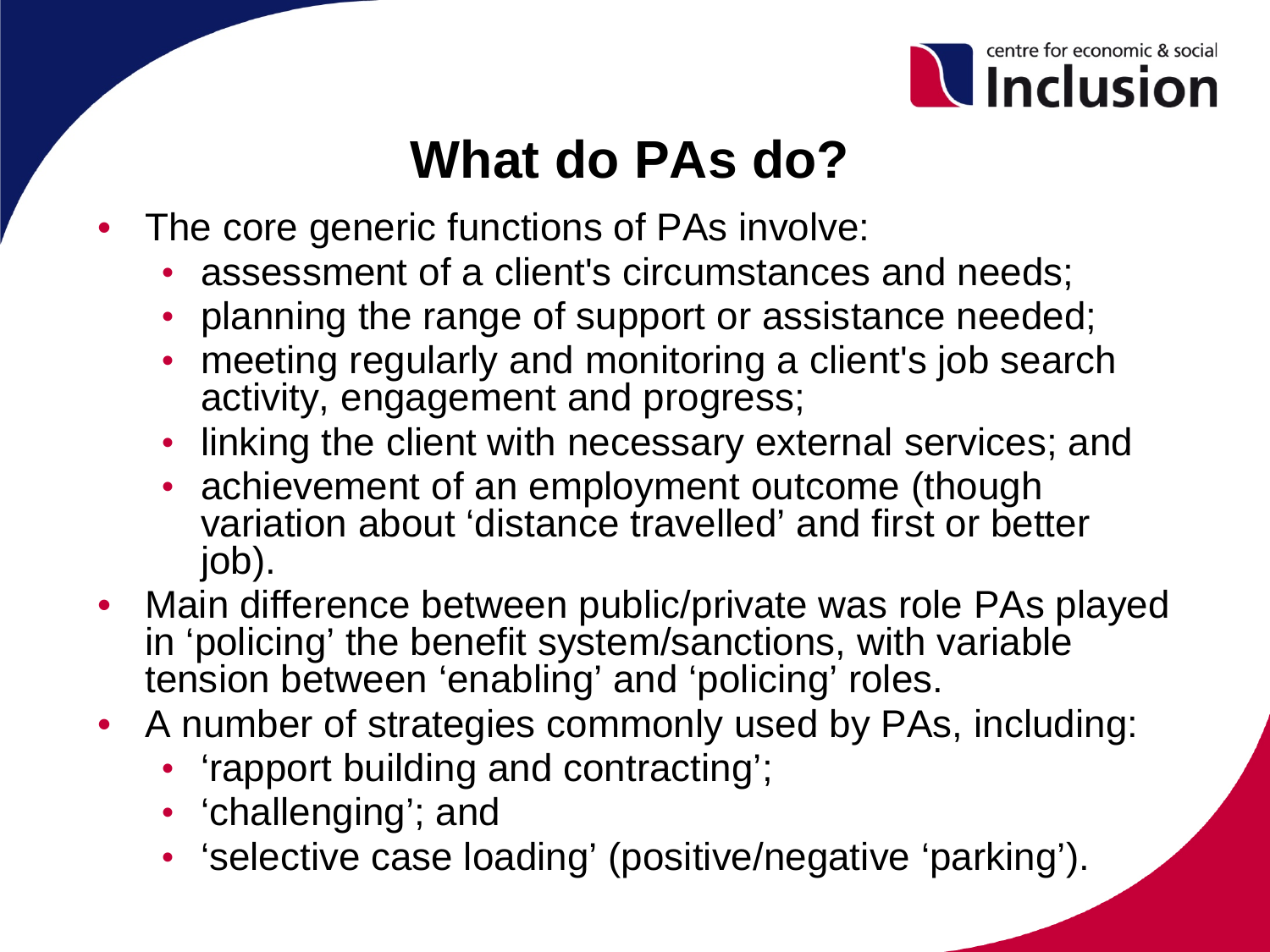

### **What works and might be transferable**

- No simple 'blueprint' of best practice but a 'toolkit' of good PA/case management practices that may be adapted to local circumstances:
	- Emphasis of face-to-face interactions should be on employment with referral to job vacancies, rather than immediate referral to more intensive programs.
	- Use of Individual 'back to work' plans and persistent follow-up with use of sanctions to secure engagement and enforce mandatory nature of requirements.
	- Some flexibility over requirements but clear incentive to ensure that 'employable' clients seek work and meet obligations.
	- PAs should be supported by flexible provision to tackle specific barriers (e.g., discretionary funds to deal with immediate issues, such as travel, licenses, child care, etc.).
	- PA efforts should be targeted on those most distant from the labor market, with lower caseloads for those working with 'hardest to help'.
	- PA continuity with service user, access to 'senior advisers', and strong caseload management practices.
	- Additional value of specialised advisers ('job developers') who seek out/build bank of job opportunities relevant to clients.